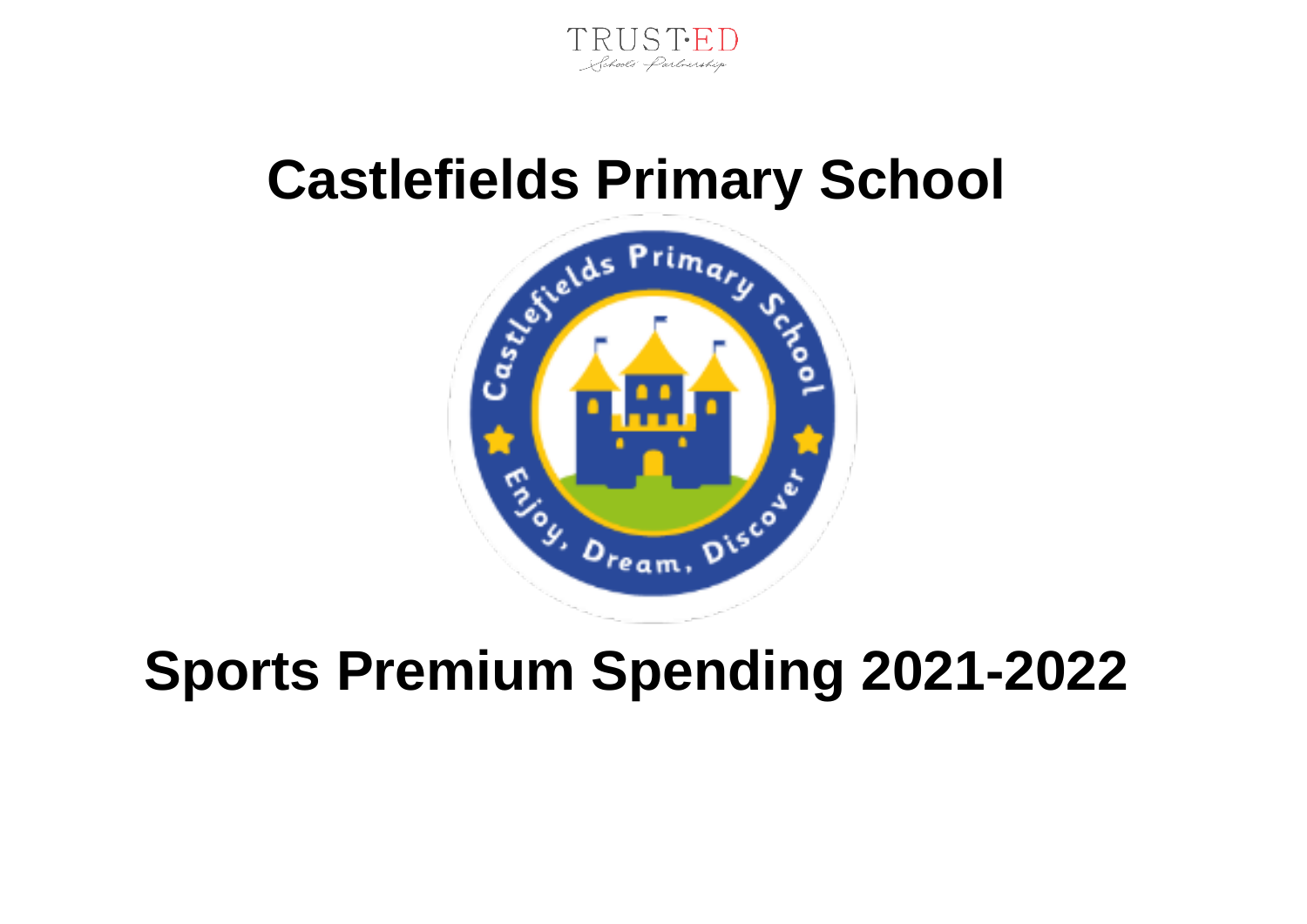

## **Sport Premium Spending for Castlefields Primary School 2021 – 2022**

| Key achievements:                                                                                                                                                                                                                                                                                                                                                                                                                                                                                                                                                   | Areas for further improvement and<br>baseline evidence of need:                                                                                                                                                                                                                                                                                                                 |
|---------------------------------------------------------------------------------------------------------------------------------------------------------------------------------------------------------------------------------------------------------------------------------------------------------------------------------------------------------------------------------------------------------------------------------------------------------------------------------------------------------------------------------------------------------------------|---------------------------------------------------------------------------------------------------------------------------------------------------------------------------------------------------------------------------------------------------------------------------------------------------------------------------------------------------------------------------------|
| In, 2020-2021, due to Covid restrictions, we were unable to attend any competitive sports competitions<br>outside of school last year. However, during PE lessons, competitions were held within our class<br>bubbles on the sports and events being taught in school.<br>Unfortunately, with swimming pools closed, our swimming lessons were unable to take place too.<br>However, 80% of our year 6 leavers were able to successfully swim 25m unaided (records from<br>previous year swimming).<br>Our year 5 and year 6 residential trips were also cancelled. | Dependent on Covid-19 restrictions:<br>Increase the number of level 0<br>(personal best) and level 1<br>(inter-school) competitions<br>across school.<br>Give opportunities for all KS2<br>children to participate in at least<br>1 level 3 (intra-school)<br>competition.<br>Increase the levels of physical<br>activity across the curriculum -<br>aiming to be a more active |
|                                                                                                                                                                                                                                                                                                                                                                                                                                                                                                                                                                     | school, utilizing our facilities and<br>resources                                                                                                                                                                                                                                                                                                                               |

| Meeting national curriculum requirements for swimming and water safety 2021-2022                                                                                                                                  | Please complete all of the below: |
|-------------------------------------------------------------------------------------------------------------------------------------------------------------------------------------------------------------------|-----------------------------------|
| What percentage of your Year 6 pupils could swim competently, confidently and proficiently over a<br>distance of at least 25 metres when they left your primary school at the end of last academic year?          |                                   |
| What percentage of your Year 6 pupils could use a range of strokes effectively [for example, front<br>crawl, backstroke and breaststroke] when they left your primary school at the end of last academic<br>year? |                                   |
| What percentage of your Year 6 pupils could perform safe self-rescue in different water-based<br>situations when they left your primary school at the end of last academic year?                                  |                                   |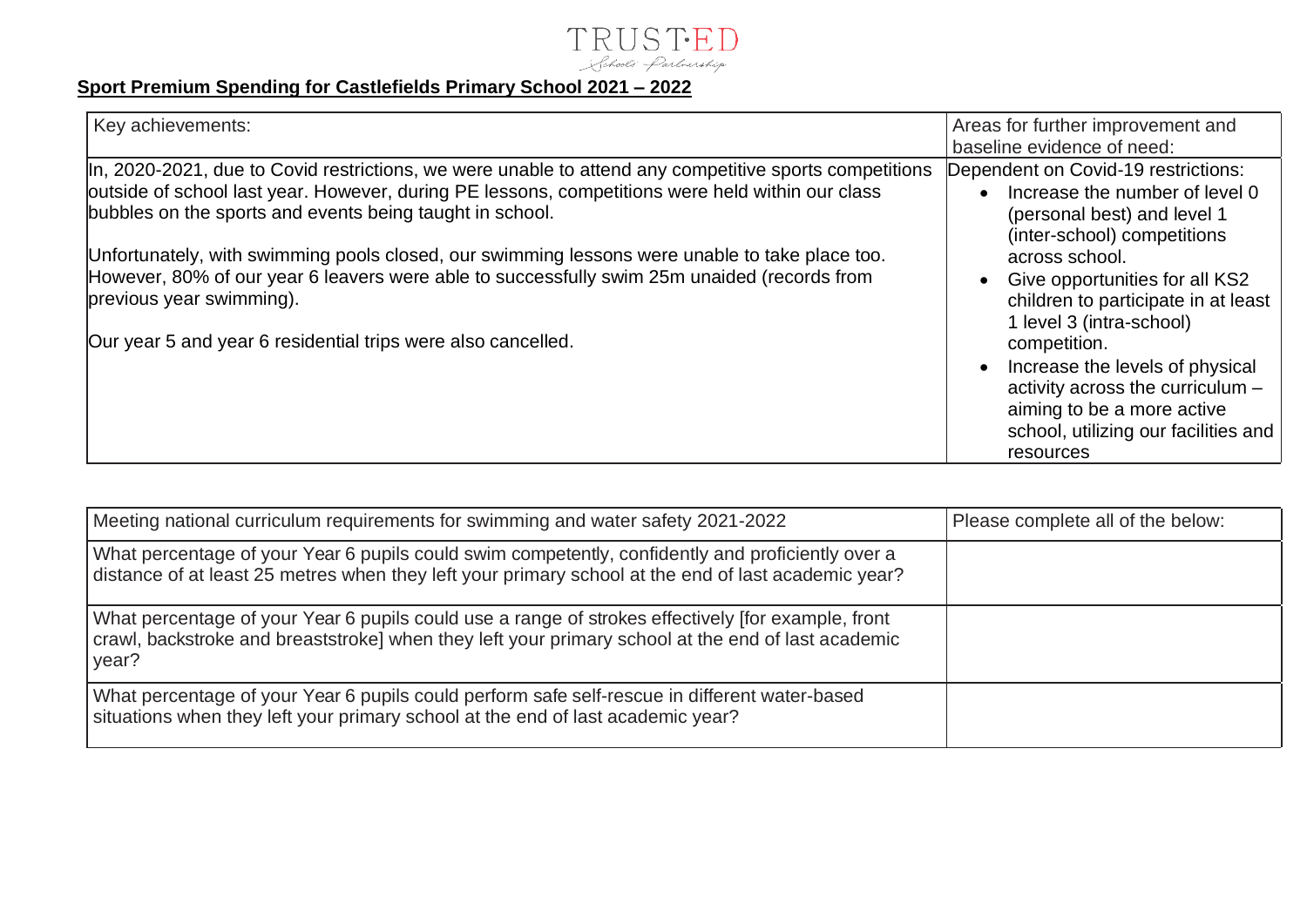

| Schools can choose to use the Primary PE and Sport Premium to provide additional provision for<br>swimming but this must be for activity <b>over and above</b> the national curriculum requirements. Have |  |
|-----------------------------------------------------------------------------------------------------------------------------------------------------------------------------------------------------------|--|
| you used it in this way?                                                                                                                                                                                  |  |

| <b>Academic Year:</b><br>September 2021 - August 2022                |                                                                                                                 |                             |                                                                                            | <b>Total fund allocated:</b><br>£17,790 from Sports funding                                                                                    |
|----------------------------------------------------------------------|-----------------------------------------------------------------------------------------------------------------|-----------------------------|--------------------------------------------------------------------------------------------|------------------------------------------------------------------------------------------------------------------------------------------------|
|                                                                      | Key indicator 1: Engagement of all pupils in regular physical activity                                          |                             |                                                                                            | £1,200<br><b>Percentage of total Sports</b><br>funding allocation: 6.7%                                                                        |
| <b>School focus with</b><br>clarity on intended<br>impact on pupils: | <b>Actions to achieve</b>                                                                                       | <b>Funding</b><br>allocated | <b>Evidence and intended</b><br>impact:                                                    | <b>Sustainability and suggested</b><br>next steps:                                                                                             |
| <b>Bikeability Level 1 -</b><br>Y3/Y4                                | Book course and send<br>parent consent forms                                                                    | None - free                 | More pupils getting involved<br>and more pupils able to ride to<br>school                  | Continue to work with parents to<br>increase number of pupils who<br>bike or scoot to school.<br>Continue every 2 years                        |
| <b>Bikeability Level 2 and</b><br>Level 3 - Y6                       | Book course and send<br>parent consent forms                                                                    | None - free                 | More pupils getting involved<br>and more pupils able to ride to<br>school                  | Continue to work with parents to<br>increase number of pupils who<br>bike or scoot to school.<br>Shared on ClassDojo and through<br>newsletter |
| Engage all children in<br>regular (daily) physical<br>activity       | Encourage children to<br>walk to school.<br>Those that have taken<br>part in Bikeability may<br>ride to school. | None $-$ free               | More pupils walking/ cycling to<br>school                                                  | Continue to promote on the<br>website, on ClassDojo and<br>through talking to the children.                                                    |
|                                                                      | Purchase bike rack for<br>KS2 and scooter rack for<br>KS <sub>1</sub>                                           | £500                        | Increase physical activity to and<br>from school, encourage families<br>to walk to school. | Use bikeability as a springboard<br>for cycling to school.                                                                                     |
| Engage all children in<br>regular (daily) physical<br>activity       | Purchase and create<br>tailored 'fit for 15' boxes<br>for each class, full of<br>equipment for a 15             | £700                        | All pupils involved in 15 minutes<br>of additional activity every day                      | Continue to raise profile of<br>physical activity.                                                                                             |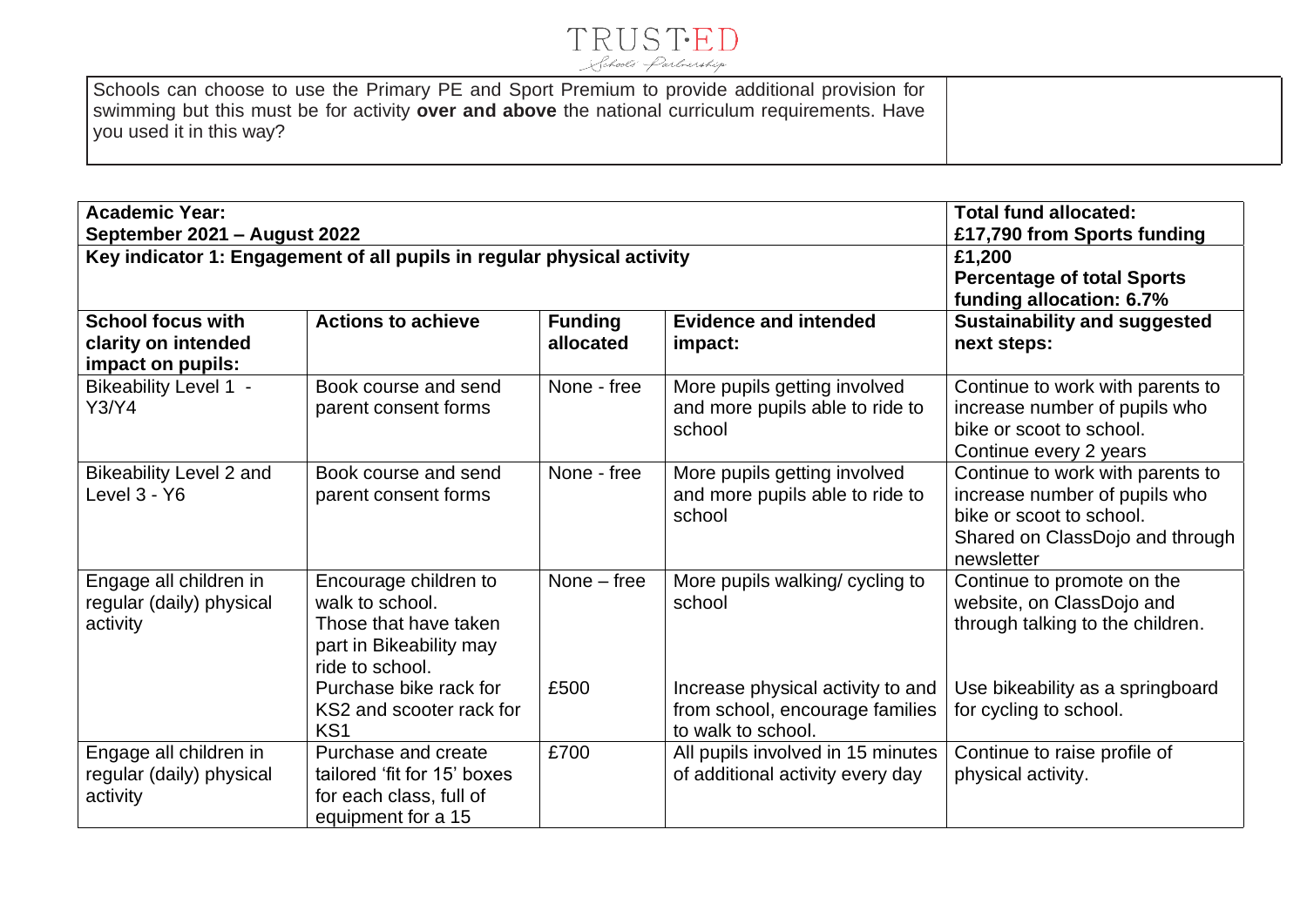| Schools' Partnership | TRUSTED |  |
|----------------------|---------|--|
|                      |         |  |

|                                                                                                      | minute activity session<br>each day (skipping ropes<br>$etc.$ ).                                                                   |                                         |                                                                                                                                                                                    | Raise profile of physical, active<br>lives and active learning.                                                                                                        |
|------------------------------------------------------------------------------------------------------|------------------------------------------------------------------------------------------------------------------------------------|-----------------------------------------|------------------------------------------------------------------------------------------------------------------------------------------------------------------------------------|------------------------------------------------------------------------------------------------------------------------------------------------------------------------|
|                                                                                                      |                                                                                                                                    |                                         |                                                                                                                                                                                    |                                                                                                                                                                        |
| school improvement                                                                                   |                                                                                                                                    |                                         | Key Indicator 2: The profile of PE and Sport being raised across the school as a tool for whole                                                                                    | £8,683.35<br><b>Percentage of total sports</b><br>premium allocation: 48.8%                                                                                            |
| <b>School focus with</b><br>clarity on intended<br>impact on pupils:                                 | <b>Actions to achieve</b>                                                                                                          | <b>Funding</b><br>allocated             | <b>Evidence and intended</b><br>impact:                                                                                                                                            | <b>Sustainability and suggested</b><br>next steps:                                                                                                                     |
| Membership of Sport<br>Partnership                                                                   | Yearly sign up and<br>commitment to attending<br>meetings and training                                                             | Service level<br>$agreement =$<br>£3000 | Events organised termly for all<br>KS2 children and for some KS1<br>events.<br>Continuing where possible<br>during Covid-19 restrictions.                                          | Sports funding allows for<br>partnership to continue.<br>Ensure value for money.<br>Sustainability of competition and<br>staff training through sports<br>partnership. |
| School link with Sport<br>teachers from Sports<br>Partnership to deliver<br>specific sports teaching | Teaching staff CPD with<br>Miss Beamond (1/2 day<br>per week for 2 full terms).                                                    | As above                                | Impact on staff who build<br>confidence around different<br>areas of sport.<br>Miss Beamond to work closely<br>with our sports leaders to<br>further strengthen level 1<br>events. | Meet with Teachers from Sports<br>partnership to plan next year's<br>sports curriculum.<br>Continue to develop role of sports<br>leaders.                              |
| Training for playground<br>buddies in Y6                                                             | Autumn 1 dates<br>organised - Miss<br>Beamond trained all Y6<br>children to be playground<br>buddies.                              | As above                                | Children to organise physical<br>activity and games during break<br>and lunch times in other year<br>groups                                                                        | If possible, the Year 6 children to<br>meet with Year 5 children in the<br>summer term to do some<br>handover work/ peer training.                                     |
| <b>Training for Sports</b><br>Leaders in Y5&6                                                        | Miss Beamond trained all<br>sports leaders and works<br>closely with them across<br>the year to plan, lead and<br>evaluate events. | As above<br>$Badges =$<br>£32.35        | Children to organise level 0 and<br>level 1 competitions to take<br>place across school, during PE<br>lessons, break times and as<br>whole-school events.                          | If possible, sports leaders to do<br>handover with sports leaders for<br>next year.                                                                                    |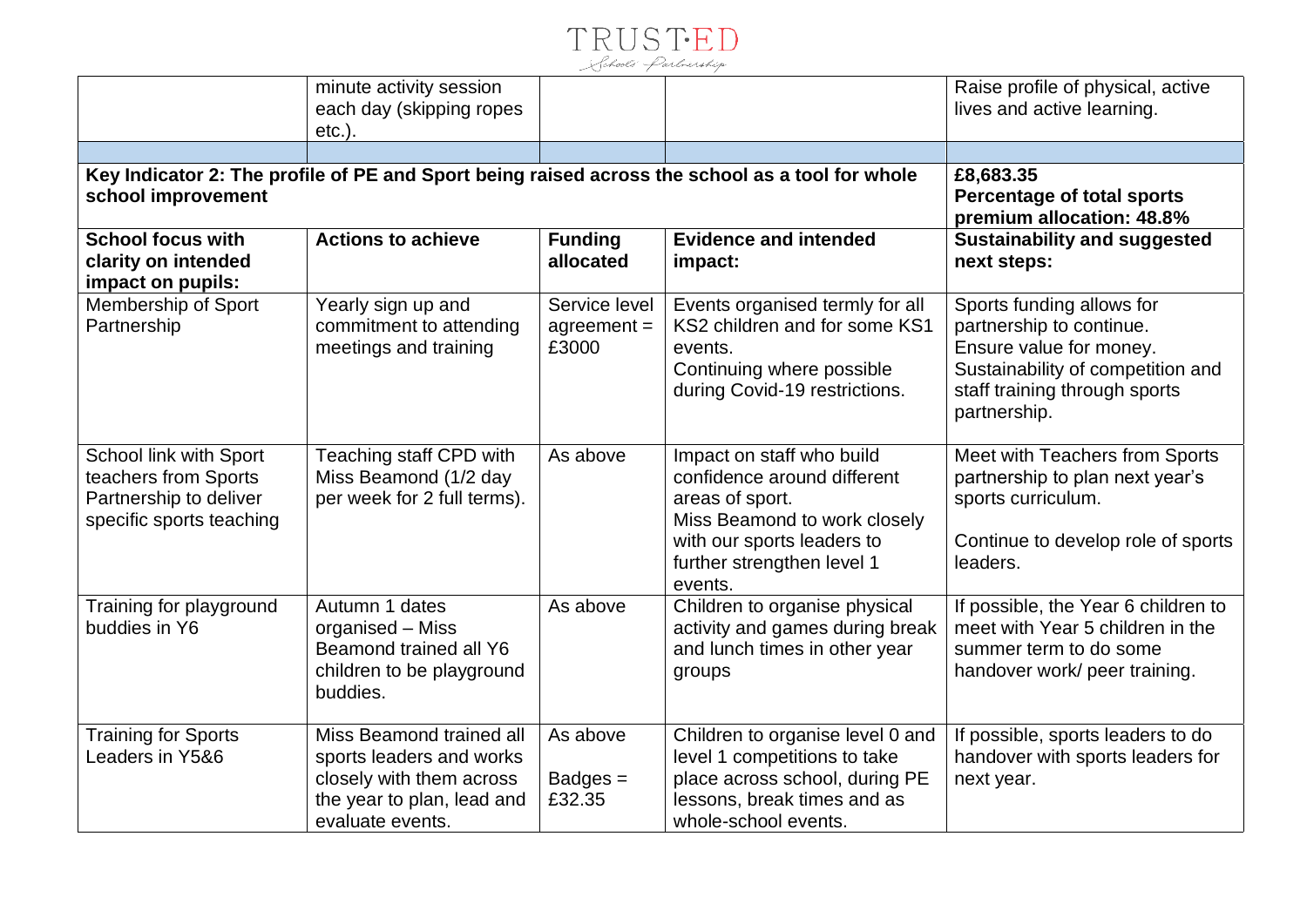

| Raise the profile of<br>community-based sports<br>opportunities and<br>encourage participation<br>Celebrate success in<br>sports that reaches all<br>participants and abilities | Sporting achievements<br>celebrated in assembly<br>from competitions and<br>matches inter and intra.<br>Dance/gymnastic displays<br>in assemblies<br>Display/reprographics<br>costs | None<br>£250            | All pupils have sporting<br>achievements recognised in<br>assembly throughout the year.<br>School and local clubs<br>advertised on ClassDojo,<br>newsletter and school notice<br>boards. | Once Covid-19 restrictions allow,<br>encourage house captains and<br>children sports ambassadors to<br>speak more in assembly.<br>Pupils are aware of sporting<br>opportunities beyond school and<br>pathways to external sporting<br>clubs.<br>External clubs invited in to deliver<br>taster sessions where<br>appropriate. |
|---------------------------------------------------------------------------------------------------------------------------------------------------------------------------------|-------------------------------------------------------------------------------------------------------------------------------------------------------------------------------------|-------------------------|------------------------------------------------------------------------------------------------------------------------------------------------------------------------------------------|-------------------------------------------------------------------------------------------------------------------------------------------------------------------------------------------------------------------------------------------------------------------------------------------------------------------------------|
| Sporting/ Physical activity                                                                                                                                                     | <b>Equipment and resources</b>                                                                                                                                                      | £826                    | Children using the equipment to                                                                                                                                                          |                                                                                                                                                                                                                                                                                                                               |
| at break and lunchtimes                                                                                                                                                         | to develop active play.<br>Replenish equipment.                                                                                                                                     |                         | engage in more physical activity                                                                                                                                                         |                                                                                                                                                                                                                                                                                                                               |
| Sport section on weekly                                                                                                                                                         | Ensure admin staff know                                                                                                                                                             | <b>Admin hours</b>      | Parents kept informed of                                                                                                                                                                 | Template developed for                                                                                                                                                                                                                                                                                                        |
| newsletter                                                                                                                                                                      | the results of events that                                                                                                                                                          | 2 hours per             | achievements and children's                                                                                                                                                              | newsletter.                                                                                                                                                                                                                                                                                                                   |
|                                                                                                                                                                                 | have happened and have                                                                                                                                                              | $week =$                | self-esteem is raised.                                                                                                                                                                   |                                                                                                                                                                                                                                                                                                                               |
| Admin staff to submit                                                                                                                                                           | communication links with<br>home                                                                                                                                                    | £24.00 x 39<br>$=$ £936 |                                                                                                                                                                                          |                                                                                                                                                                                                                                                                                                                               |
| competition entries,<br>manage paperwork and                                                                                                                                    |                                                                                                                                                                                     |                         |                                                                                                                                                                                          |                                                                                                                                                                                                                                                                                                                               |
| track competition                                                                                                                                                               |                                                                                                                                                                                     |                         |                                                                                                                                                                                          |                                                                                                                                                                                                                                                                                                                               |
| attendance.                                                                                                                                                                     |                                                                                                                                                                                     |                         |                                                                                                                                                                                          |                                                                                                                                                                                                                                                                                                                               |
| Purchase 'Team                                                                                                                                                                  | Highlight profile of PE                                                                                                                                                             | £183                    | Profile of PE and sport raised                                                                                                                                                           |                                                                                                                                                                                                                                                                                                                               |
| Castlefields' Sale Flag                                                                                                                                                         | across the school during                                                                                                                                                            |                         | across the school and also                                                                                                                                                               |                                                                                                                                                                                                                                                                                                                               |
|                                                                                                                                                                                 | level 0, 1 and 2 events.                                                                                                                                                            |                         | within the wider teaching and                                                                                                                                                            |                                                                                                                                                                                                                                                                                                                               |
|                                                                                                                                                                                 | Display during PTA                                                                                                                                                                  |                         | local community.                                                                                                                                                                         |                                                                                                                                                                                                                                                                                                                               |
|                                                                                                                                                                                 | events and parental<br>engagement                                                                                                                                                   |                         |                                                                                                                                                                                          |                                                                                                                                                                                                                                                                                                                               |
|                                                                                                                                                                                 | opportunities.                                                                                                                                                                      |                         |                                                                                                                                                                                          |                                                                                                                                                                                                                                                                                                                               |
| Purchase staff sports                                                                                                                                                           | Raise profile, visibility and                                                                                                                                                       | Fleeces:                | Profile of PE kit and importance                                                                                                                                                         | Ensure staff are continuing to                                                                                                                                                                                                                                                                                                |
| polo tops and fleeces.                                                                                                                                                          | highlight importance of                                                                                                                                                             | $31X£14.50 =$           | of PE and physical activity as a                                                                                                                                                         | wear kit appropriately, including                                                                                                                                                                                                                                                                                             |
|                                                                                                                                                                                 | appropriate kit and                                                                                                                                                                 | £449.50                 | subject raised.                                                                                                                                                                          | having trainers in school daily.                                                                                                                                                                                                                                                                                              |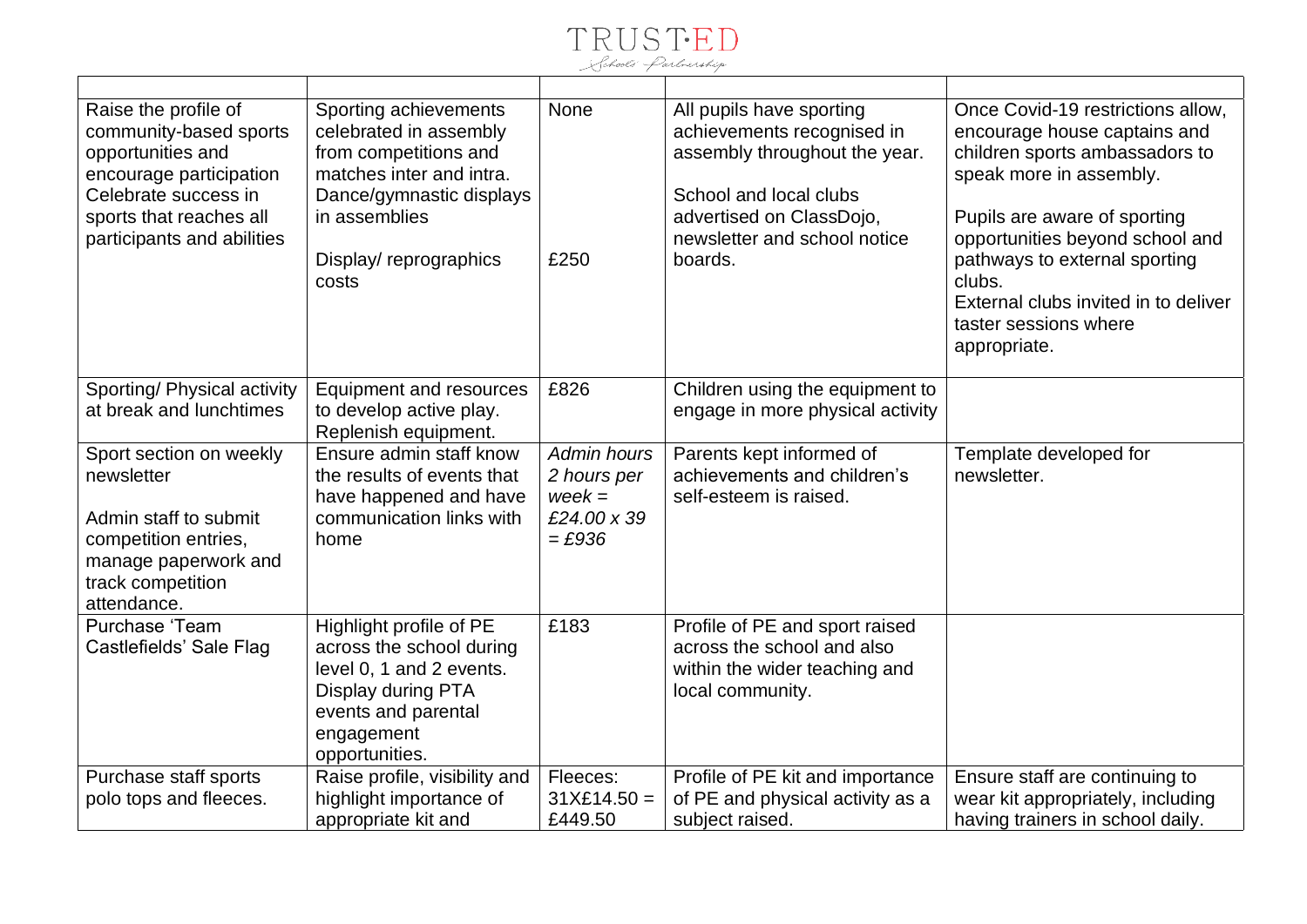

|                           | consistency across the     | Polos:         |                                                                                                   |                                                                |
|---------------------------|----------------------------|----------------|---------------------------------------------------------------------------------------------------|----------------------------------------------------------------|
|                           | school.                    | $11X£11.50 =$  | Staff confidence increased in                                                                     |                                                                |
|                           |                            | £126.50        | confidence in delivery of PE                                                                      |                                                                |
|                           |                            |                | and physical activity within                                                                      |                                                                |
|                           |                            | Total = £576   | learning.                                                                                         |                                                                |
| Deliver level 0 (personal | Raise profile and          | £1000 for      | All children to compete against                                                                   |                                                                |
| best) whole-school        | importance of physical     | refreshments   | themselves.                                                                                       |                                                                |
| physical activity events  | activity across school     | and specific   |                                                                                                   |                                                                |
| each half-term.           | community.                 | equipment.     | Whole school to work together                                                                     |                                                                |
|                           | Deliver whole-school       |                | in fun, active afternoon.                                                                         |                                                                |
|                           | event each half-term with  | Skipping       | Opportunity                                                                                       |                                                                |
|                           | all children (inc nursery) | $event = £380$ |                                                                                                   |                                                                |
|                           | and staff taking part.     |                |                                                                                                   |                                                                |
|                           | Aut $1 - minima$           | $Total =$      |                                                                                                   |                                                                |
|                           | Aut 2 - Santa dash         | £1,380         |                                                                                                   |                                                                |
|                           | Spr 1 - Skip2Bfit          |                |                                                                                                   |                                                                |
|                           | Spr 2 - TBD                |                |                                                                                                   |                                                                |
|                           | $Sum 1 - TBD$              |                |                                                                                                   |                                                                |
|                           | Sum 2 - Sports Day         |                |                                                                                                   |                                                                |
| Establish sports week     | Deliver an inspiring,      | £1,500 TBD     | Profile of PE and sport to be                                                                     |                                                                |
| during summer term.       | engaging and active        |                | raised further.                                                                                   |                                                                |
|                           | sports week during         |                |                                                                                                   |                                                                |
|                           | summer term:               |                | All children to take part in taster                                                               |                                                                |
|                           | Guest athlete.             |                | sessions of local clubs.                                                                          |                                                                |
|                           | External club taster       |                | Alter native sports made aware                                                                    |                                                                |
|                           | sessions delivered.        |                | to all children and opportunities                                                                 |                                                                |
|                           | Specialist event           |                | for exit routes established.                                                                      |                                                                |
|                           | (quidditch/archery).       |                |                                                                                                   |                                                                |
|                           |                            |                |                                                                                                   |                                                                |
|                           |                            |                | Key Indicator 3: Increased confidence, knowledge and skills of all staff in teaching PE and Sport | £4,008.46                                                      |
|                           |                            |                |                                                                                                   | <b>Percentage of total sports</b><br>premium allocation: 22.5% |
| <b>School focus with</b>  | <b>Actions to achieve</b>  | <b>Funding</b> | <b>Evidence and intended</b>                                                                      | <b>Sustainability and suggested</b>                            |
| clarity on intended       |                            | allocated      | impact:                                                                                           | next steps:                                                    |
| impact on pupils:         |                            |                |                                                                                                   |                                                                |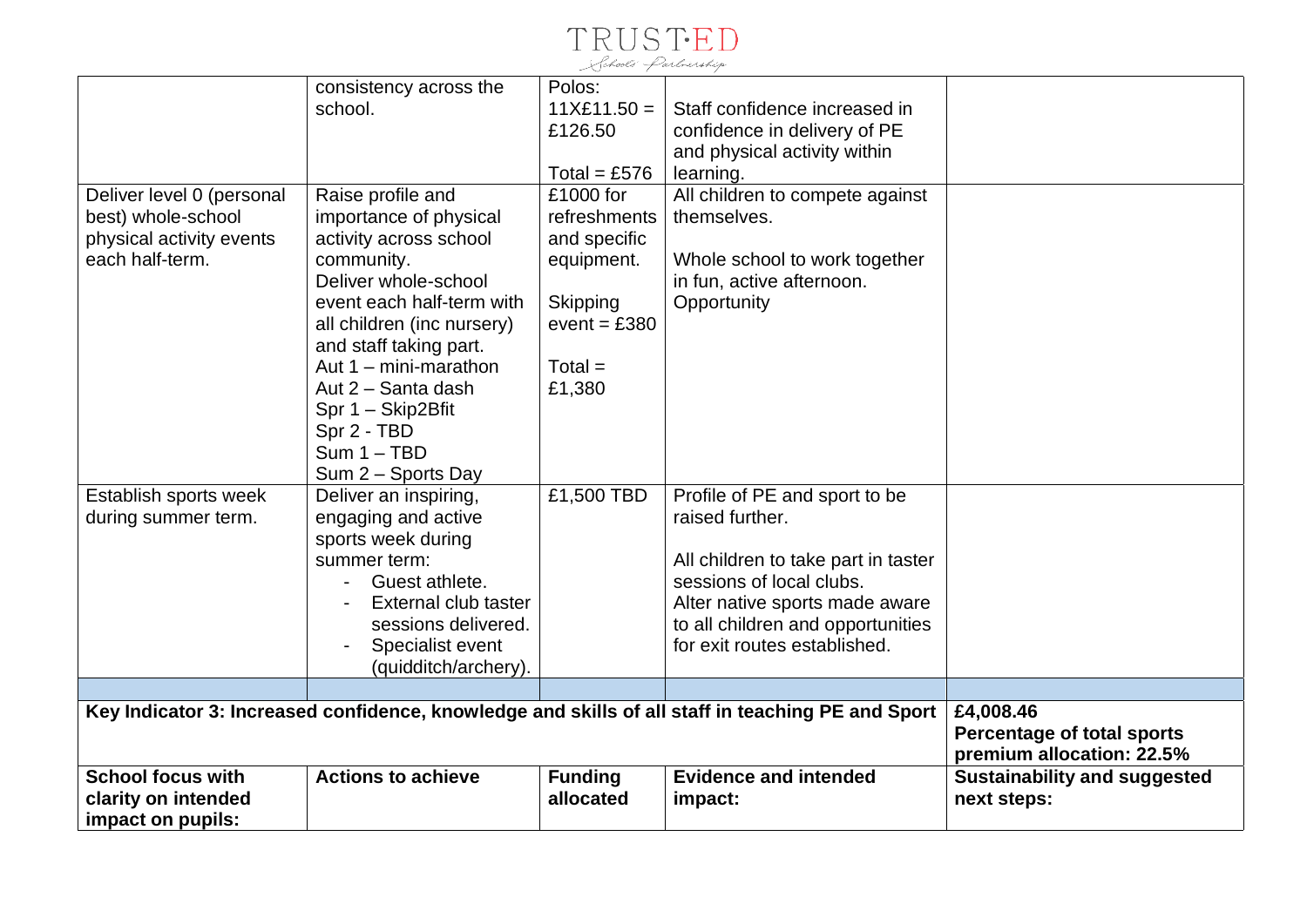

| <b>Specialist Sports teacher</b><br>(Dave Hulme) and gym<br>coach employed 2 days<br>per week – focus of<br>offering CPD to upskill<br>staff | Teachers learn from<br>Sports teacher during<br>lesson delivery.<br>Children benefit from<br>high-quality provision. | £3,243.46<br>from Sports<br>Premium<br>funding.<br>Remainder<br>funded from<br>staffing<br>budget. | Sports coaches for specific<br>subjects model games and<br>teaching of skills for staff to<br>learn<br>Incorporate CPD opportunities<br>to increase staff confidence and<br>knowledge in teaching PE<br>Intention – as a result of CPD<br>staff report improved<br>confidence in planning and<br>evaluating PE lessons | Sports Funding ensures this<br>additional member of staff to work<br>with staff on planning and<br>improving teaching of skills in PE<br>and Games.                                |
|----------------------------------------------------------------------------------------------------------------------------------------------|----------------------------------------------------------------------------------------------------------------------|----------------------------------------------------------------------------------------------------|------------------------------------------------------------------------------------------------------------------------------------------------------------------------------------------------------------------------------------------------------------------------------------------------------------------------|------------------------------------------------------------------------------------------------------------------------------------------------------------------------------------|
| <b>Swimming Teacher</b><br>weekly for half a term for<br>Y3, Y4, Y5 and Y6                                                                   | Book swimming teacher<br>for swimming sessions at<br><b>Bridgnorth Leisure Centre</b><br>- weekly.                   | £550                                                                                               | Increased provision to enable<br>more children to achieve the<br>required standard of 25m<br>Teachers use swimming<br>teacher to help plan effectively<br>and deliver good swimming<br>lessons.<br>Specialist additional teaching<br>time for catch-up of non-<br>swimmers in year 6.                                  | Staff learn elements of swimming<br>teaching alongside the swimming<br>teacher.<br>This is to be used as teacher<br><b>INSET</b>                                                   |
| PE Coordinator to attend<br>Shropshire PE<br>conference                                                                                      | Book conference ticket                                                                                               | £65                                                                                                | Explore new opportunities,<br>resources and equipment<br>available to schools.<br>Update on PE, sport and<br>competition from a national and<br>local level.                                                                                                                                                           | Free trials and new<br>equipment/CPD to be shared with<br>all staff.                                                                                                               |
| <b>Train lunchtime</b><br>supervisors to deliver<br>physical activity<br>sessions/games during<br>break times.                               | <b>CPD from Sports</b><br>Partnership Team                                                                           | £150                                                                                               | Lunchtime staff to be upskilled<br>in supervising games and<br>encouraging children to be<br>physically active during break<br>times.                                                                                                                                                                                  | New resources and equipment to<br>be shared with staff.<br>EA to work closely with lunchtime<br>supervisors to support with<br>equipment, behaviour,<br>management and resourcing. |
|                                                                                                                                              | Key Indicator 4: Broader experience of a range of sports and activities offered to all pupils                        |                                                                                                    |                                                                                                                                                                                                                                                                                                                        | £2,898.19                                                                                                                                                                          |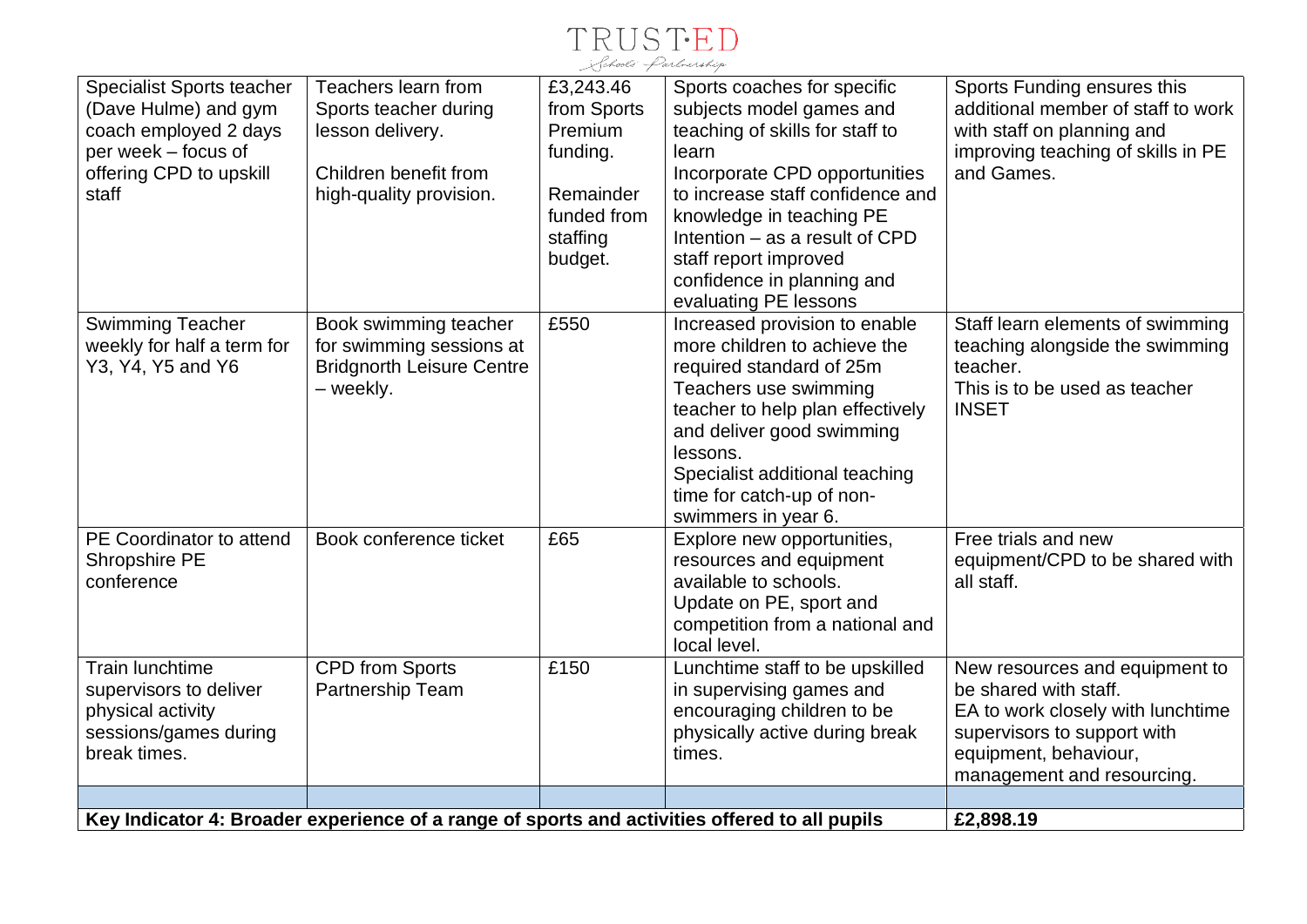| ools Parlnership |  |
|------------------|--|

|                                                                                             |                                                                                                                         |                                     |                                                                                                                                                                             | Percentage of total allocation:<br>16.3 %                                                                        |
|---------------------------------------------------------------------------------------------|-------------------------------------------------------------------------------------------------------------------------|-------------------------------------|-----------------------------------------------------------------------------------------------------------------------------------------------------------------------------|------------------------------------------------------------------------------------------------------------------|
| <b>School focus with</b><br>clarity on intended<br>impact on pupils:                        | <b>Actions to achieve</b>                                                                                               | <b>Funding</b><br>allocated         | <b>Evidence and intended</b><br>impact:                                                                                                                                     | <b>Sustainability and suggested</b><br>next steps:                                                               |
| Offer a wide range of<br>activities both within the<br>curriculum and extra-<br>curricular  | Sports partnership<br>membership<br><b>INSET</b> attended by<br><b>Teaching Assistant and</b><br>lunch time supervisors | See above                           | Children have more exposure<br>to range of different sports and<br>the opportunity to attend<br>competitions or festivals for<br>these sports through Sports<br>Partnership | Staff work together and share<br>good practice which benefits all<br>pupils.                                     |
| PE curriculum mapping<br>by EA and DH.                                                      | Termly mapping of<br>different sport and PE<br>linking to competition<br>where possible.                                | Dave Hulme<br>$time - see$<br>above | Children have rolling<br>programme of range of sports<br>and activities with progression<br>of skills                                                                       | Progress in PE between key<br>stages is maximised and<br>sustainabilty over 2 year rolling<br>programme ensured. |
| Sports equipment check                                                                      | Sport safe company $-$<br>annual check for safety of<br>equipment.<br>Spend on repair and new<br>equipment.             | $£100 -$<br>annual<br>check         |                                                                                                                                                                             | One off activity for safety<br>compliance and robust<br>gymnastics equipment.                                    |
| Purchase new resources<br>to support effective active<br>learning and physical<br>activity. | Purchase bike rack for<br>KS2 and scooter rack for<br>KS <sub>1</sub>                                                   | £500                                | Increase physical activity to and<br>from school, encourage families<br>to walk to school.                                                                                  | Use bikeability as a springboard<br>for cycling to school.                                                       |
|                                                                                             | Purchase outdoor<br>learning equipment for<br>KS <sub>2</sub>                                                           | £308.29                             | New equipment for KS2<br>children to work outside in all<br>weathers. Equipment to<br>encourage staff to utilise our<br>facilities for active learning.                     |                                                                                                                  |
|                                                                                             | Purchase welly racks for<br>outdoor learning and<br>active lessons.                                                     | £389.90                             | Children and staff more<br>confident to get outside in all<br>weathers and take part in<br>physical activity outside.                                                       |                                                                                                                  |
|                                                                                             | Purchase stickers/medals<br>for sporting competitions                                                                   | £350                                | Raise the profile of level 1<br>competitions in school to that of                                                                                                           |                                                                                                                  |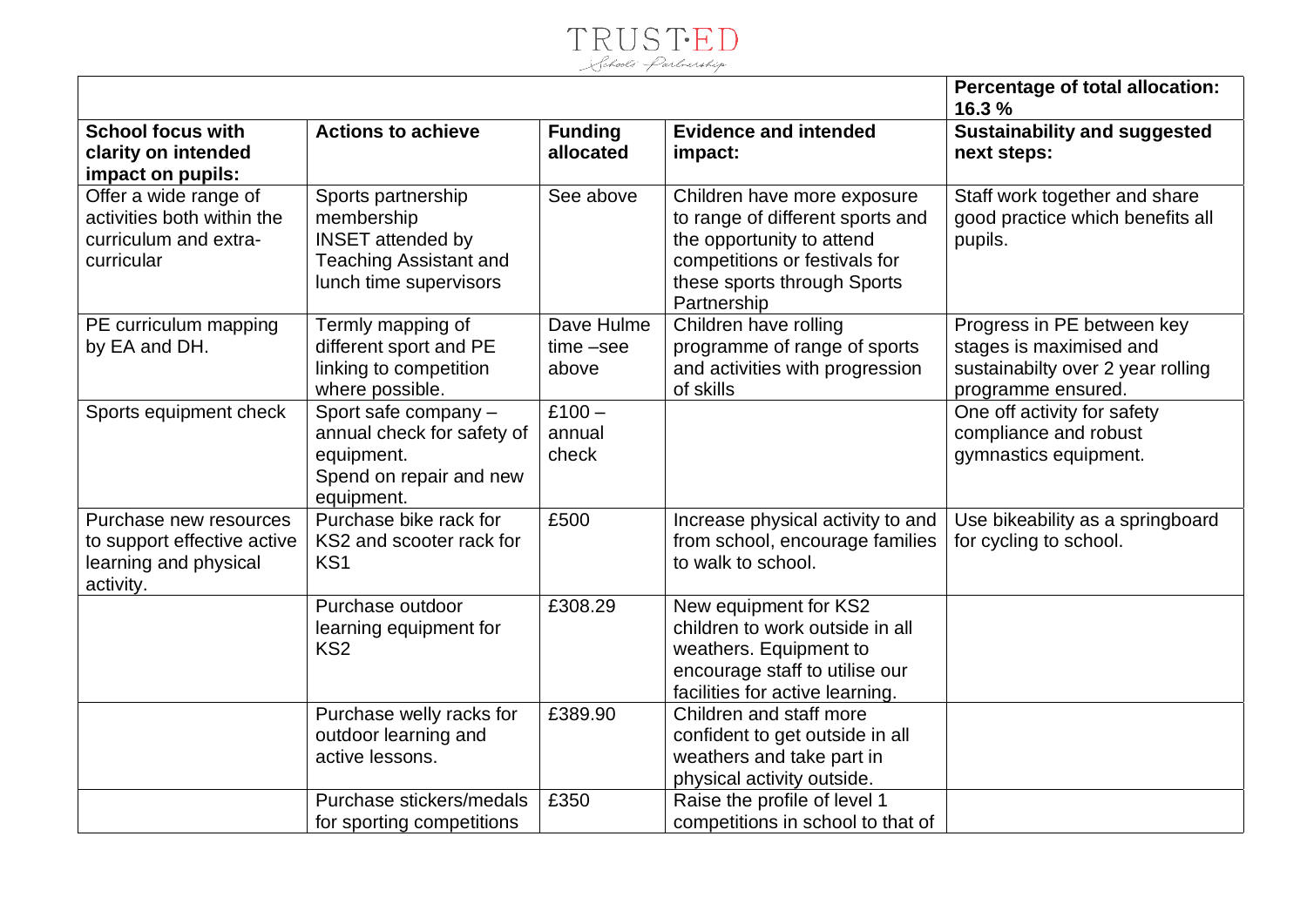

|                            |                                                               |                | the level 2 competitions.         |                                     |
|----------------------------|---------------------------------------------------------------|----------------|-----------------------------------|-------------------------------------|
|                            |                                                               |                | Children to compete for           |                                     |
|                            |                                                               |                | trophies and stickers on an       |                                     |
|                            |                                                               |                | annual basis.                     |                                     |
|                            | Replace PE equipment                                          | £500           | PE equipment to continue to be    |                                     |
|                            | damaged/lost through                                          |                | available for all topics and      |                                     |
|                            | wear-and-tear throughout                                      |                | competitions taught.              |                                     |
|                            | year                                                          |                |                                   |                                     |
|                            | Purchase new                                                  | £750           | New orienteering equipment to     |                                     |
|                            | orienteering equipment -                                      |                | aide PE lessons and to            |                                     |
|                            | clips, stands and                                             |                | encourage active learning in      |                                     |
|                            | resources.                                                    |                | wider curriculum.                 |                                     |
|                            |                                                               |                |                                   |                                     |
|                            | Key Indicator 5: Increased participation in competitive sport |                |                                   | £1,000                              |
|                            |                                                               |                |                                   | Percentage of total allocation:     |
|                            |                                                               |                |                                   | 5.6%                                |
| <b>School focus with</b>   | <b>Actions to achieve</b>                                     | <b>Funding</b> | <b>Evidence and intended</b>      | <b>Sustainability and suggested</b> |
| clarity on intended        |                                                               | allocated      | impact:                           | next steps:                         |
|                            |                                                               |                |                                   |                                     |
| impact on pupils:          |                                                               |                |                                   |                                     |
| Introduce additional       | Ensure more children are                                      | After school   | More children empowered to        | Funding and resources from          |
| competitive sports         | attending clubs that lead                                     | sports clubs   | take sport to a higher level      | sports partnership ensure there is  |
| identified by pupils in    | to competition                                                | See Sports     |                                   | enough staffing for children to go  |
| discussions and surveys    | Ensure more Lessons are                                       | teachers       |                                   | out to competitions.                |
|                            | used to lead into                                             | cost           |                                   | This will restart once Covid-19     |
|                            | competitions                                                  |                |                                   | restrictions are lifted.            |
| Promote external club      | Display posters on                                            | See Sports     | More children joining local       | Continue to strengthen club links,  |
| links                      | ClassDojo, newsletter                                         | Week above.    | sports teams.                     | with local clubs and alternative    |
|                            | and school noticeboard.                                       |                | Children more aware of            | clubs further afield (ice           |
|                            | Encourage local clubs to                                      |                | alternative sporting provision in | skating/archery etc.).              |
|                            | run taster sessions.                                          |                | local community.                  |                                     |
| Ensure all children in     | Supporting and                                                | TA time        | Children able to attend all local | Availability of competitions and    |
| KS2 have the opportunity   | supervising children at                                       | £1,000         | competitions where possible.      | staff to take children.             |
| to represent the school at | events outside of school                                      |                | Confidence of support staff in    |                                     |
| competition/festival.      | hours. Walking children to<br>and from local events.          |                | leading groups to events          |                                     |